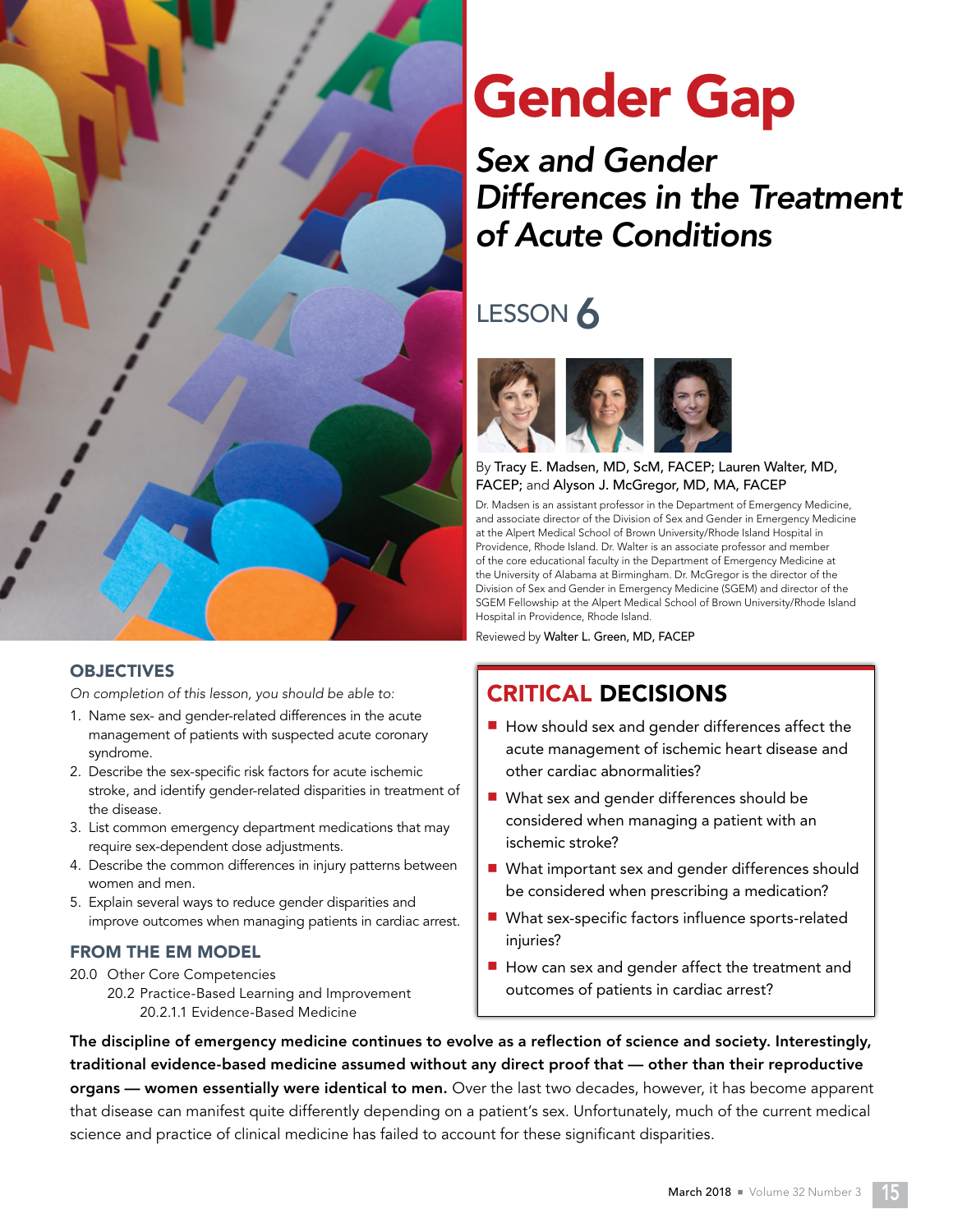# CASE PRESENTATIONS

# ■ CASE ONE

A 62-year-old woman presents with fatigue and shortness of breath with exertion; her symptoms began 2 weeks ago and have progressively worsened. She denies chest pain, but complains of occasional "pressure" near her jaw. The patient smokes and has a history of noninsulindependent diabetes mellitus. Her electrocardiogram (ECG) demonstrates nonspecific T-wave inversions in the inferolateral leads, and her laboratory results, including troponin tests, are within normal limits. Her chest x-ray likewise is unremarkable.

# ■ CASE TWO

A 65-year-old woman with a history of atrial fibrillation, hypertension, and migraines arrives via ambulance after being found collapsed on the floor. She is confused, disoriented, and has a right-sided hemiparesis; her NIH stroke scale score is 22. The patient, who lives alone, was last seen about 5 hours prior to presentation, at which time she appeared normal. Computed tomography(CT)/ computed tomography angiography (CTA) tests are positive for a leftsided infarct secondary to a large

Sex- and gender-based medicine embraces the influences that sex (a biological construct) and gender (a social construct) have on patient presentations, diagnostic testing, treatment responses, and outcomes (*Figure 1*). A recent US National Institutes of Health requirement [NOT-OD-15-102], which expects research design, analysis, reporting, and generalizability to account for the role of sex as a biological variable in vertebrate and human studies, will unleash an unimaginable quantity of new evidence that can be incorporated into clinical practice.

Additionally, terms *lesbian, gay, bisexual,* and *transgender* (LGBT) attempt to represent a broad group by emphasizing the diversity that exists

vessel occlusion of the left middle cerebral artery (MCA). Although her delayed presentation rules out the administration of intravenous tissue plasminogen activator (tPA), the patient is deemed an appropriate candidate for endovascular intervention.

# ■ CASE THREE

A 70-year-old woman with a history of hypertension and diabetes presents with a fever of 38.9°C (102°F), altered mental status, and hypotension. She is tachycardic with a heart rate of 115 and blood pressure of 70/40. Her Glasgow coma scale (GCS) is 12. The patient is moaning in pain and intermittently vomiting, but seems to have no focal abdominal tenderness. Her workup is remarkable for an elevated white blood cell count (16.6) and a positive urinalysis; a CT of the abdomen and pelvis reveal stranding around the left kidney, consistent with pyelonephritis.

The patient's ECG shows sinus tachycardia, a corrected QT interval (QTc) of 500, and no evidence of ischemia. Broad-spectrum antibiotics and intravenous fluid are administered; however, her systolic blood pressure remains in the 80s with a progressive decline in mental status. She is intubated and vasopressors are initiated.

with respect to gender identity, gender expression, and sexual orientation. Adding to the complexity, no longer can patients simply be categorized as either male or female; instead, gender has evolved into a continuum upon which sexual identity is modified by behavior and subjected to the use of exogenous hormones.

It is incumbent upon emergency physicians to take patient sex and gender into account when interpreting clinical manifestations of disease, potential limitations in diagnostic imaging, sex-specific thresholds for biomarkers and laboratory value references, and medication dosing – not to mention mitigating potential and oftenunconscious gender bias.

# ■ CASE FOUR

An 81-year-old man presents with right hip pain, which began 1 week ago after he fell while getting out of bed. X-rays taken by the patient's primary care doctor on the day of the injury reportedly revealed no acute fractures. His symptoms have not been alleviated with pain medications, and is worse when bearing weight. On examination, he is noted to have a pronounced limp.

# ■ CASE FIVE

An unconscious elderly woman arrives via ambulance. Cardiopulmonary resuscitation (CPR) is in process, and paramedics report that the patient initially was in asystole, and has not responded to multiple rounds of epinephrine administered in the field. The monitor indicates that she is in ventricular fibrillation. After undergoing two shocks and orotracheal intubation, the patient has a return of spontaneous circulation (ROSC) but remains minimally responsive with a GCS of 3T. A post-ROSC ECG is equivocal for ST-elevation myocardial infarction, and also reveals an old left bundle branch block. Cardiology is consulted.

# CRITICAL DECISION

How should sex and gender differences affect the acute management of ischemic heart disease and other cardiac abnormalities?

## Ischemic Heart Disease

Coronary artery disease (CAD) remains the most common killer of adults in the United States.1 While men with CAD present 10 to 15 years earlier than their female counterparts, the incidence of the disease actually has increased among women between 35 and 54 years old, and mortality rates have declined at a slower rate in women.<sup>2</sup>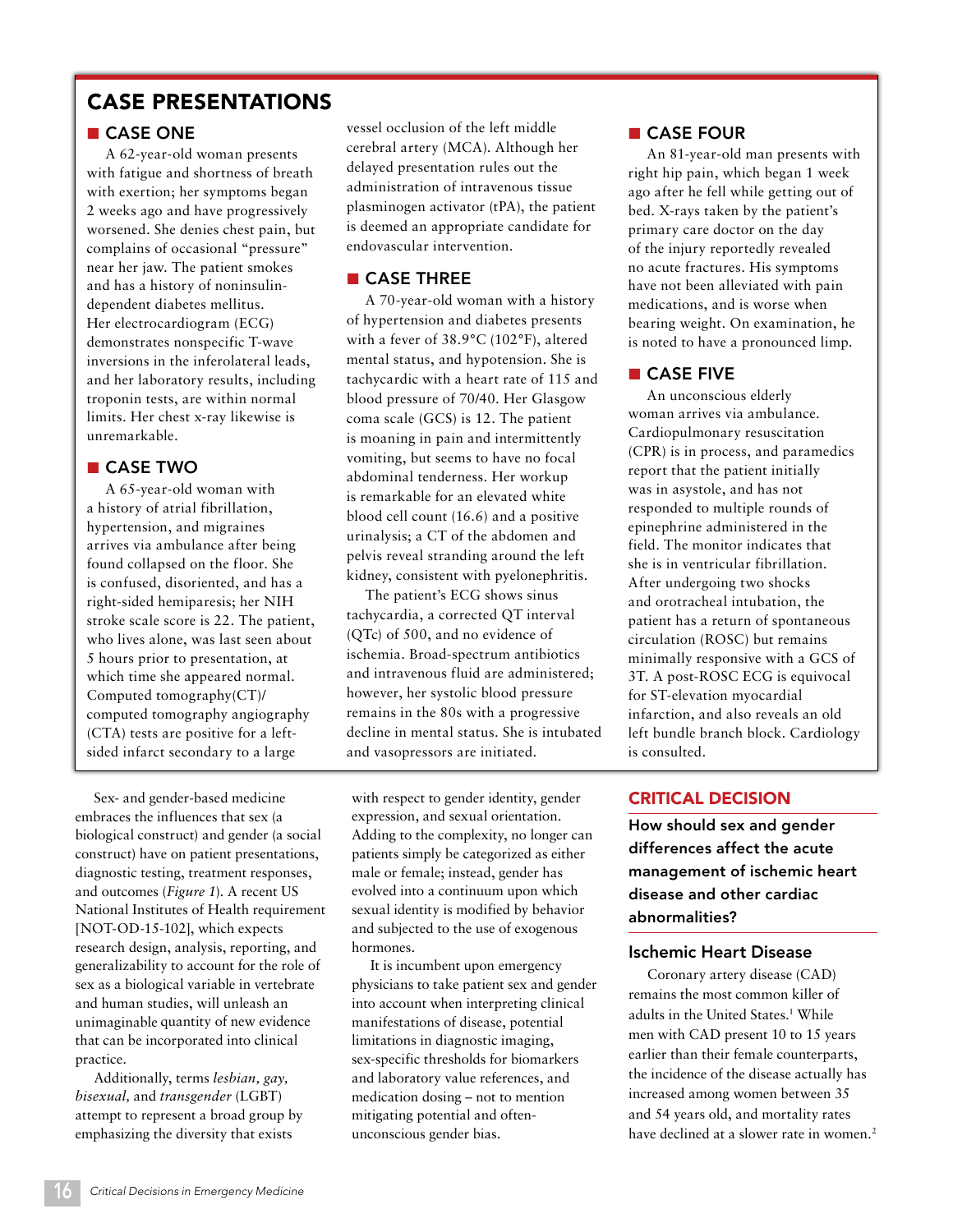In addition, women who present with chest pain are treated less aggressively than male patients, and are less likely to undergo stress testing, angiography, coronary revascularization, and other standard medical treatments, including aspirin, statins, heparin, glycoprotein IIb/ IIIa inhibitors, and thrombolytics.3

The 2012 American College of Cardiology (ACC) and American Heart Association (AHA) guidelines advocate approaching each potential CAD patient with their sex and gender in mind as independent factors. While both men and women with CAD most commonly present with chest pain, women (younger women, in particular) are more likely to present with shortness of breath, profound fatigue, weakness, nausea, and/ or referred pain (jaw/shoulder), with or without chest pain (*Table 1*).<sup>4-7</sup>

A sex-related discrepancy in cardiac risk factors also plays an important role when considering risk stratification (*Table 2*). Diabetes, a traditional risk factor for CAD, appears to double the risk of myocardial infarction (MI) in women.8,9 Similarly, women who smoke are 25% more likely to suffer from CAD than male smokers.10 On the flip side, hypertension and dyslipidemia disproportionally increase the risk of CAD in men.11 Nontraditional risk factors associated with MI, including depression, migraines, lupus, vasculitis, and metabolic syndrome, also are more commonly seen in female patients.<sup>12,13</sup> Finally, there is a sex-specific increased risk of CAD in women with pregnancyrelated complications.

A conventional troponin assay, tested serially, remains the recommended diagnostic test for suspected cases of acute coronary syndrome (ACS).

## TABLE 1. CAD Symptoms More Common in Women<sup>6</sup>

| Excessive, unusual fatique                                 |  |
|------------------------------------------------------------|--|
| Sleep disturbance                                          |  |
| Shortness of breath                                        |  |
| Generalized weakness                                       |  |
| Nausea                                                     |  |
| Jaw or shoulder pain                                       |  |
| Note: May be prodromal, >1 month prior<br>to presentation. |  |



Adapted from Jenkins, MR. Chapter 14: Sex and Gender in Medical Education: The Next Chapter. In: AJ McGregor (Ed.), *Sex and Gender in Acute Care Medicine* (p. 233). 2016. New York, NY: Cambridge University Press

Data suggests, however, that the 99<sup>th</sup> percentile serum levels for troponin assays (ie, the "MI cutoff") are consistently lower for women than they are for men, who benefit from a lower heart muscle mass. Adjusting this diagnostic threshold to a sexspecific standard likely would increase the precision of the ACS diagnosis in women.

Provocative testing results are affected by pretest probability; since women generally have a lower prevalence of CAD and single vessel disease, their exercise tolerance/treadmill tests are less accurate (roughly 60% sensitivity versus 70% in men). Improvements in nuclear perfusion studies and stress echocardiography have made the accuracy of the tests comparable in all patients. Coronary CT angiography is an alternative in non-obese patients; however, in young women, there is a noteworthy and attributable lifetime risk of cancer that must be considered.14

The pathophysiology underlying ACS in men and women also differs frequently. Classic plaque rupture resulting in STelevation myocardial infarction is more common in men, whereas 1 in 8 women demonstrate endovascular dysfunction/ erosion, coronary artery dissection or spasm, or Takosubo cardiomyopathy — alternatives to the typical thromboembolic mechanism.12,15 This is further evidenced when women undergo

coronary angiography; they are more likely than men to have nonobstructive CAD (<50% stenosis of one or more coronary arteries).16

Despite these differences, the current ACC/AHA guidelines for treating MI/ ACS are similar for both male and female patients. Anticoagulants should be weight-adjusted to reduce the risk of bleeding, a complication more frequently encountered in women. The optimization of cardiac risk factors, given known sex-specific discrepancies, also should be taken into account.

#### Gender Factors

A recent study that assessed factors affecting outcomes after ACS in young patients (18-55 years old) determined that feminine roles and personality traits (assessed via questionnaire) may be associated with higher rates of recurrent ACS and major adverse cardiac events compared with masculine characteristics, regardless of patient sex.17

## Other Cardiac Diseases

Heart failure (HF), a complex clinical syndrome that is a major cause of cardiac death in the US and the reason for an ever-increasing number of emergency department visits, also should prompt sex-related adjustments in clinical management. Women are more likely to develop concentric remodeling with pathological cardiac stress (due to myocardial injury or pressure/volume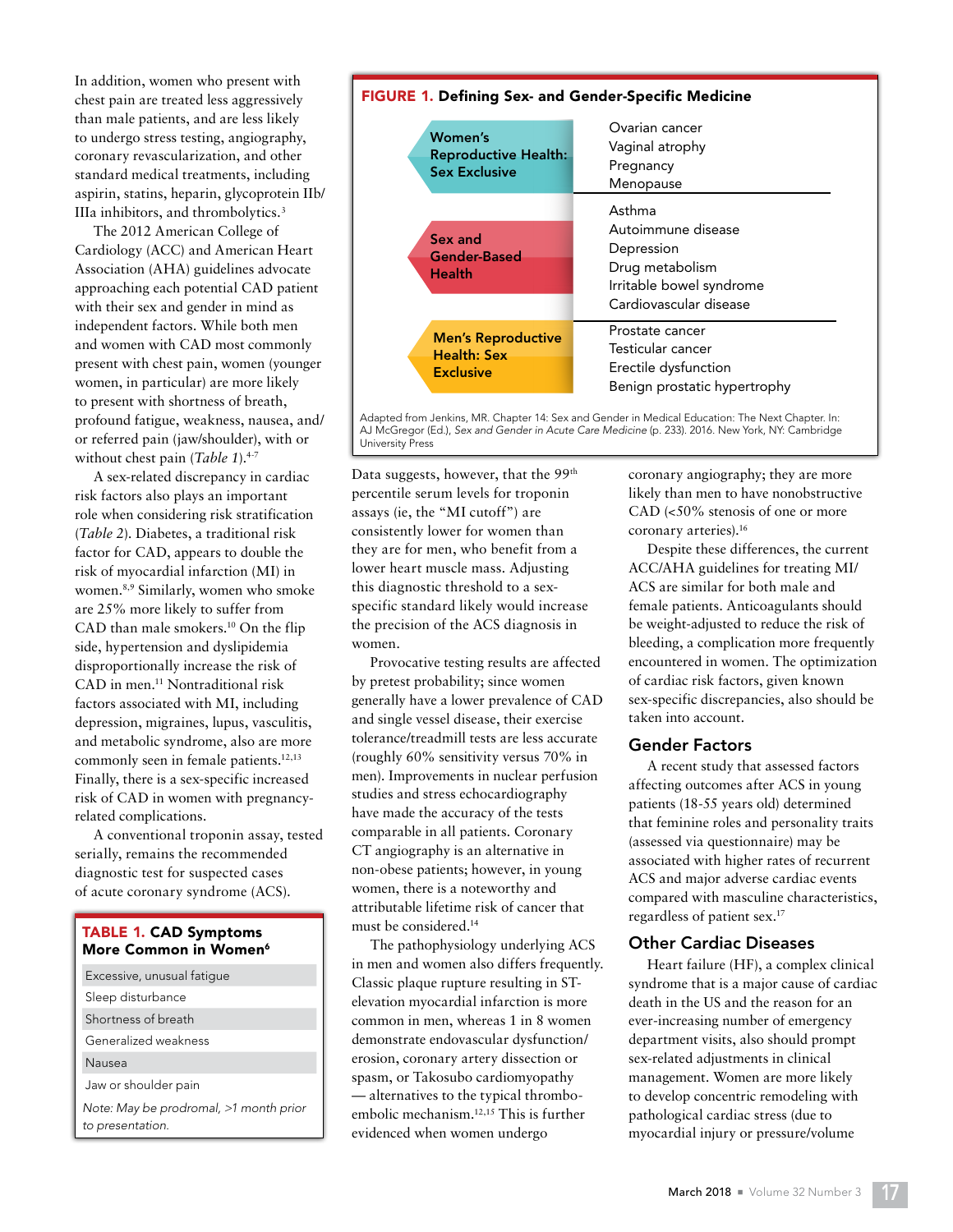overload), resulting in left ventricular (LV) diastolic dysfunction and diastolic heart failure with a preserved ejection fraction. Men tend to develop eccentric left ventricular remodeling from similar stresses, resulting in increased LV mass and dilated ventricular cavities.18,19 These alternative, often sex-specific, models of pathological cardiac muscle remodeling result in distinct acute and chronic presentations with subsequent implications for their acute management.

Atrial fibrillation (AF), the most common arrhythmia encountered in clinical practice, is associated with the same risk factors in both sexes; however, women are more likely to suffer from valvular heart disease, and men more frequently have associated hypertension and myocardial infarction.<sup>20</sup> The treatment for AF is the same for any adult. However, women generally have higher resting heart rates and longer corrected QT intervals, and are at greater risk for torsades de pointes in response to certain antiarrhythmic medications. In addition, female patients appear to be at significantly greater risk for major bleeding events while taking warfarin. These potentially dangerous side effects warrant careful selection and medication monitoring, particularly in women.

# TABLE 2. Differentially Weighted Sex-Associated CAD/AMI Risk Factors<sup>8,10</sup>

| Confer increased risk to men<br>(as compared to women) | Confer increased risk to women<br>(as compared to men) |
|--------------------------------------------------------|--------------------------------------------------------|
| • Hypertension                                         | • Type 2 diabetes                                      |
| · Dyslipidemia                                         | • Smoking                                              |
|                                                        | • Metabolic syndrome                                   |
|                                                        | • Nontraditional risk factors (eq. depression,         |
|                                                        | autoimmune conditions) more common in women            |
|                                                        | • Pregnancy and pregnancy-related factors              |
|                                                        | (eq, eclampsia, gestational diabetes, and              |
|                                                        | qestational hypertension)                              |
|                                                        |                                                        |

# CRITICAL DECISION

What sex and gender differences should be considered when managing a patient with an ischemic stroke?

#### Symptoms/Presentation

Because emergency physicians are responsible for the initial evaluation and diagnosis of patients with acute ischemic stroke (AIS), it is important to be aware of sex and gender differences in the way the disease presents. Women tend to be 6 years older at the time of their incident stroke and are more likely to be living alone, a factor that may affect whether or not symptoms are witnessed. While most research has not shown a significant difference in the time



between symptom onset and emergency department arrival, the presence of a witness often is key to obtaining an accurate time history and may affect the applicability of acute treatments such as IV tPA and endovascular intervention.<sup>22</sup>

Some data indicate that women are more likely than men to call 911 when experiencing stroke symptoms, but this propensity varies by race; white women are most likely to use EMS.23 Women are more likely than men to report nontraditional symptoms such as pain, altered mental status, and nonneurological symptoms.24,25 Women also are more likely to present with stroke mimics, including atypical migraines and conversion disorder; these mimics make diagnostic and therapeutic decisions more difficult, including the determination to administer IV tPA. Emergency physicians should be cognizant, however, that symptomatic intracranial hemorrhage following the administration of IV tPA for the treatment of stroke mimics is rare and occurs even less frequently than spontaneous intracranial hemorrhage among those with an ultimate diagnosis of AIS.26

#### Pathophysiology/Risk Factors

Reported sex-related disparities in the pathophysiology of AIS have been based on data from animal models; in human patients, however, these differences are thought to involve variances in coagulation, fibrinolysis, inflammation, and cell death.27 AIS resulting from acute embolism is more common among women, and may be related to higher rates of AF with ischemic stroke coupled with lower rates of anticoagulation.<sup>28,29</sup>

Risk factors also differ between men and women and should be considered when risk stratifying patients with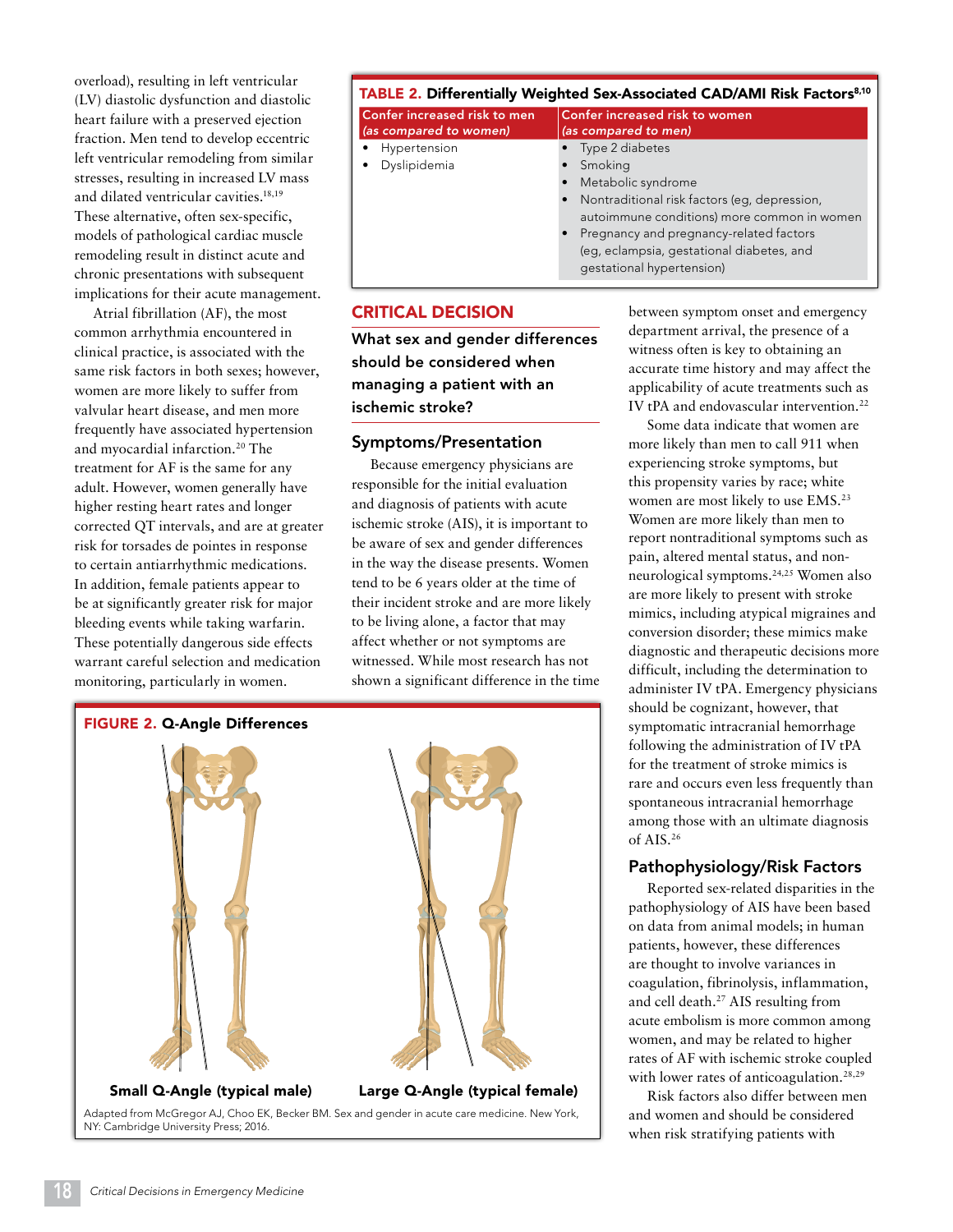stroke symptoms. Female patients are more likely to present with classic stroke symptoms such as hypertension and AF, while men are more likely to suffer from CAD and atherosclerotic disease.30 Interestingly, there also are differences in the strength of the associations between certain risk factors and AIS. For example, the risk of a first-ever stroke is higher in diabetic women than in diabetic men.<sup>31</sup>

There also are several risk factors that are more prevalent in or unique to women. For example, migraine with aura, which has been established as a risk factor for stroke, is three times more common and has a stronger association with stroke in female patients.<sup>32</sup> Oral contraceptives, especially those containing estrogen, are a sex-specific AIS risk factor for women. Women taking oral contraceptives who smoke and have a history of migraine with aura have a stroke risk that is nine times greater than women without these risk factors.33

Finally, in addition to asking about pregnancy, emergency physicians should ask about a history of preeclampsia and gestational diabetes. These pathologies confer a greater stroke risk, even decades after the associated pregnancy.<sup>33</sup>

# Treatment Disparities

There are critical contrasts in the way in which men and women with AIS are managed. These disparities must be addressed, as women with the disease suffer from consistently worse functional outcomes. Some data indicate that female patients are less likely to receive timely brain imaging, and women in a large national stroke registry were less likely to have defect-free care as defined by AHA quality measures.<sup>29,34</sup> Specifically, women in the study were less likely to receive anticoagulation for

AF and IV tPA within 1 hour of arrival. Several other studies echo this finding, and show that women are less likely to receive IV tPA for acute ischemic stroke.<sup>35</sup>

Although we lack data on sex and gender differences regarding the effectiveness of mechanical thrombectomy for large vessel occlusions, some evidence indicates that women with AIS are less likely to receive intra-arterial therapy, including intra-arterial tPA.36 While women with stroke are, on average, older than men with stroke, emergency physicians should be aware of possible treatment disparities and should ensure that eligible patients of either sex receive acute interventions.

It is important to note that pregnancy is a known risk factor for both ischemic and hemorrhagic stroke; the incidence is highest in the third trimester and peripartum period.<sup>33</sup> Although pregnant patients have not been included in randomized controlled trials on the use of IV tPA, reported outcomes (including the incidence of spontaneous intracranial hemorrhage) appear to be similar in both pregnant and non-pregnant women who receive the therapy.37

When managing a transgender patient with suspected ICH, it is important to know if the patient is taking exogenous sex steroids, which can affect the risk of stroke.

#### Other Stroke Types

There are important sex and gender differences in other stroke types, including subarachnoid hemorrhage (SAH). The incidence of SAH in premenopausal women is similar to that in men; however, women older than 50 years have a greater prevalence of unruptured aneurysms and about twice the risk of SAH. Emergency physicians

| <b>TABLE 3. QTc-Prolonging Medications77</b> |                                                                                                    |  |
|----------------------------------------------|----------------------------------------------------------------------------------------------------|--|
| <b>Class of Medications</b>                  | <b>Commonly Used Drugs</b>                                                                         |  |
| <b>Antibiotics</b>                           | Ciprofloxacin, azithromycin, sulfamethoxazole/<br>trimethoprim                                     |  |
| Antiemetics                                  | Ondansetron, prochlorperazine                                                                      |  |
| Antipsychotics                               | Haloperidol, quetiapine                                                                            |  |
| Other                                        | Amiodarone, procainamide                                                                           |  |
|                                              | *OTc prolongation associated with these medications should be considered in both women and mention |  |

\*QTc prolongation associated with these medications should be considered in both women and men; however, women are at higher risk of QTc prolongation and torsades de pointes.

should consider these epidemiological factors when assessing any patient with a headache potentially consistent with SAH. Although there is no data suggesting that a diagnostic evaluation with imaging and lumbar puncture should differ between women and men, further research is needed.

# CRITICAL DECISION

# What important sex and gender differences should be considered when prescribing a medication?

Due to variances in body size and composition, drug metabolism and clearance, and hormonal effects, drug pharmacokinetics and pharmacodynamics vary between the sexes.38 Such factors lead to differences in circulating drug concentrations, therapeutic effects, and complications that must be considered when choosing and dosing medications. Some animal studies suggest that even measured drug concentrations must be interpreted differently in females and males due to distinctions in plasma-binding proteins that affect drug activity.38

Although this principle cannot be applied to all classes of medications, women often have higher drug concentrations and greater rates of adverse effects than men.39 Causes likely include higher weight-based dosing in women or the use of inaccurate weights, differences in volumes of distribution or renal clearance, or incongruities in the action of cytochrome P450-related proteins.39 For example, renal clearance (as measured by the glomerular filtration rate) is lower in women and may lead to adverse reactions in renally-cleared drugs such as digoxin, vancomycin, and cefepime.39

Women, who generally have a higher percentage of body fat than their male counterparts, should receive higher doses of lipophilic drugs; these agents have larger volumes of distribution and lower plasma concentrations.40 The opposite often is true for hydrophilic medications. Unfortunately, women have been historically underrepresented in drug trials, and data on sex-specific efficacy and adverse reactions frequently go unreported.38,40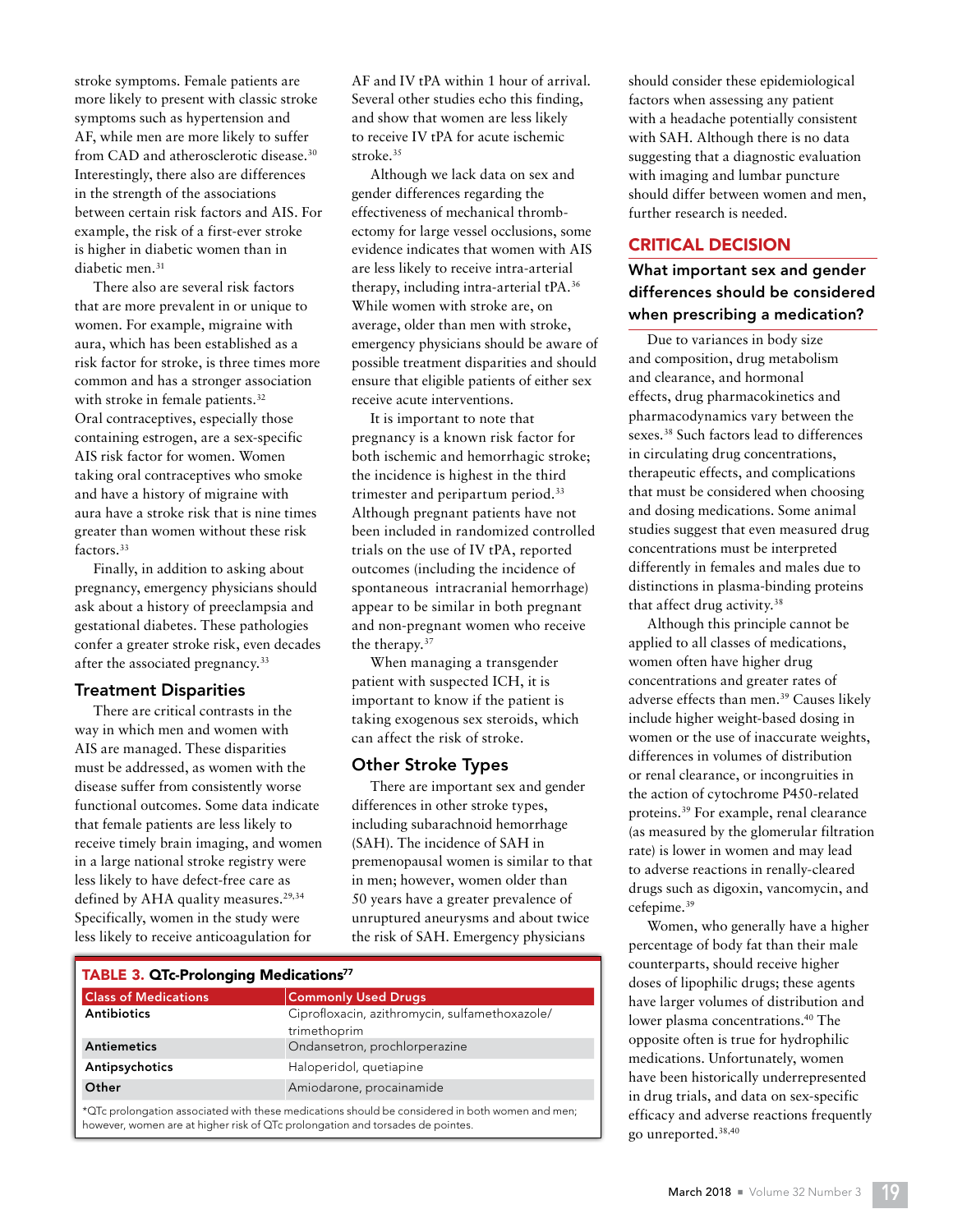## TABLE 4. Musculoskeletal Injury Patterns More Common in Women

ACL strains and tears Patellofemoral subluxation and anterior knee pain syndromes Type 1 ankle sprains Hallux valgus syndrome Stress fractures (tibia, femoral neck, metatarsals, and pubic rami) Osteoporotic fragility fractures

# **Opioids**

While responses vary based on factors such as the etiology of pain and the specific drug used, it generally is believed that female patients experience both more analgesia and more adverse effects than men.41,42 The increased effectiveness of morphine in women seems to be especially true in studies of patient-controlled analgesia.42 Women also appear to experience more complications from opioids, including respiratory depression.38 Whether opioid consumption is higher in women or men is a complex question that depends on the context and setting, the provider, and the side effects experienced.43 There are no current recommendations to support a different female-specific protocol for the administration of opioids, but more research is warranted.

# QT-Prolonging Agents

QT interval prolongation as an unintended side effect of some of the most commonly used medications in the emergency department (*Table 3*). Torsades de pointes, the feared complication from QT prolongation, is about twice as common in women, who have longer corrected QT (QTc) intervals at baseline.39,44 Men appear to benefit from the protective effects of testosterone, while women become more susceptible to the disease over the course of their menstrual cycles due to fluctuations in estrogen and progesterone levels.45 Medications that can prolong the QTc interval include antiemetics, antibiotics, and antipsychotics, among others. Prior to administering these drugs, it is critical to evaluate the patient's ECG, taking into account sex-specific guidelines for the normal range of QTc intervals.46

# Neuromuscular-Blocking Agents

Despite routine weight adjustments in the dosing of nondepolarizing induction agents such as rocuronium and vecuronium, there are sex-related differences in the clinical effects of these medications that are rarely considered in acute care. Because of the drugs' hydrophilic properties, women experience higher plasma concentrations, a more rapid onset, and longer duration of effect.38,40 As a result, most women can be treated with doses at the low end of the recommended range; conversely, men should receive doses at the higher end. No significant sex-related differences have been found or studied with respect to succinylcholine.

# Sedatives/Anesthetics

In addition, there are some notable contrasts in the pharmacodynamics of sedatives and anesthetics, likely due to a sex-related differences in the volume of distribution. One important example is propofol, a lipophilic substance and widely used sedative agent in acute interventions. Women have lower plasma concentrations and more rapid declines in plasma propofol levels.47 As a result, they may require higher infusion rates and tend to emerge more quickly when the drug is discontinued.47 In order to achieve the same clinical effects, female patients may necessitate higher weightadjusted doses of propofol.40

# **Vasopressors**

Men and women metabolize vasoactive medications differently, resulting in distinct clinical effects. The protein that metabolizes these drugs is 25% more active in men, a process that necessitates potentially higher dose requirements when prescribing vasopressors, including epinephrine, norepinephrine, and dopamine.40

# Other Agents

There are many other medications whose effects differ by sex. While an exhaustive review of these agents is beyond the scope of this article, the hallmark example is zolpidem (Ambien). The recommended dose for women is now *half* of the original dose approved by the FDA 20 years ago. This important adjustment was made after it was determined that women metabolize the drug at a slower rate than men, a delay that can lead to adverse effects such as increased and prolonged sedation and impaired driving.

# CRITICAL DECISION

# What sex-specific factors influence sports-related injuries?

# Joint Injuries

The number of female athletes has grown tenfold since the passage of Title IX in 1972, a development that has led to increasingly apparent sports injury patterns (*Table 4*). For example, notable sex discrepancies have been displayed in anterior cruciate ligament (ACL) injuries of the knee. Women are two to eight times more likely to sustain an ACL tear than men.49 Due to multiple factors, including sex-specific biomechanical differences, leg muscle strength incongruity, and the influence of sex hormones such as estrogen, women (particularly female athletes involved in basketball, soccer, skiing, and other sports that involve turning and jumping or pivoting) are more likely to sustain an ACL tear from a noncontact injury. $50,51$ 

An ACL injury should be considered in any patient with knee pain from an acute contact or noncontact trauma. Risk factors such as the mechanism of injury and patient sex should be taken into account when considering acute stabilization and follow-up instructions. In addition, the implementation of preventative measures such as core strengthening, appropriate and safe landing position training (landing with both hips and knees flexed, on the balls of the feet), and leg muscle stretching and balance exercises, should be routinely considered by trainers and/or sports medicine physicians for female athletes.

Contrasts in the sex-specific anatomical alignment of the pelvis and femur are evidenced by an increased Q angle in women (*Figure 2*). This variance, which can be illustrated by drawing a line from the anterior superior iliac spine to the center of the patella and another from the central patella to the tibial tubercle, contributes to an increased risk of ACL injury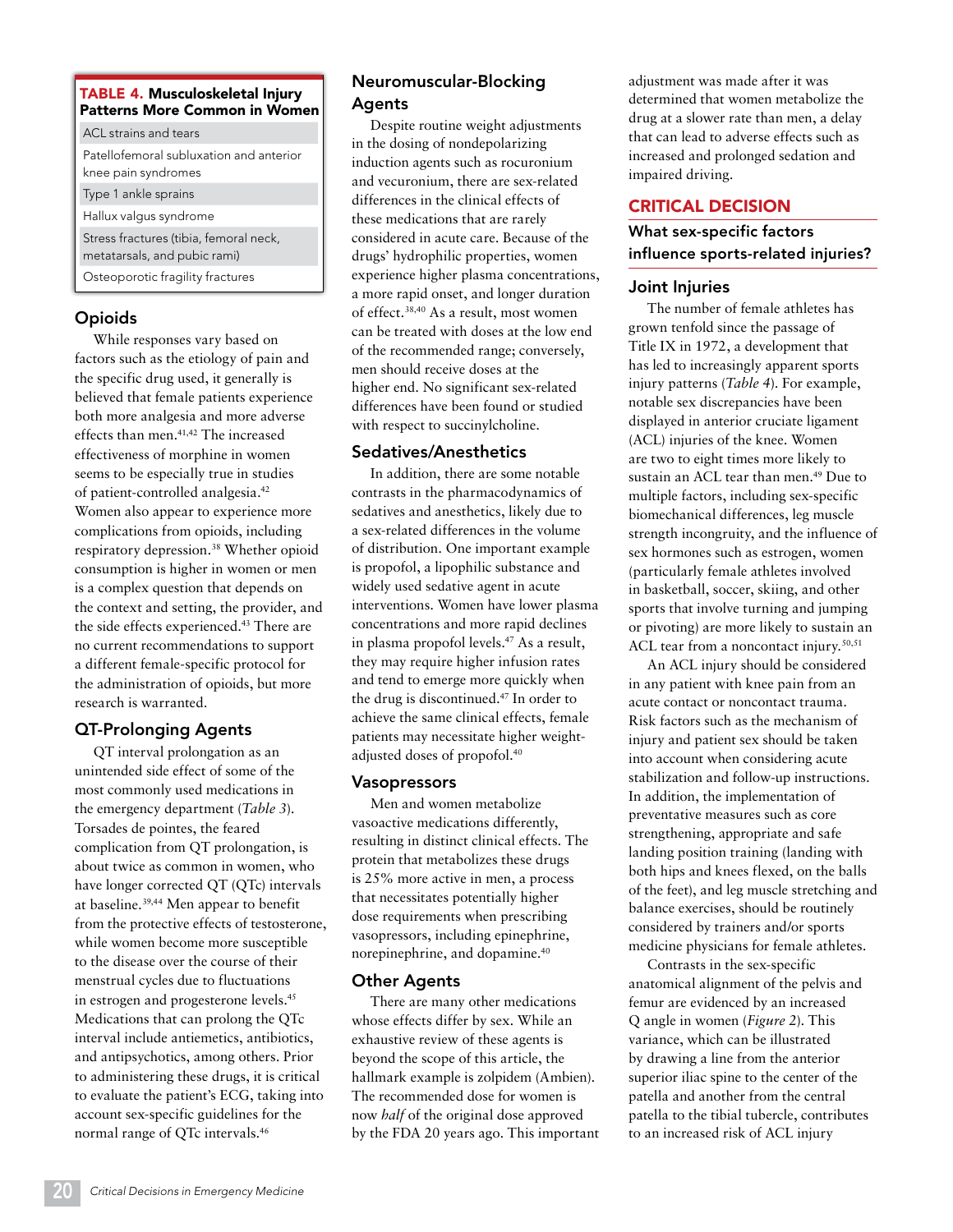and predisposes female patients to patellofemoral subluxation and anterior knee pain syndromes.<sup>52</sup> Patellar and knee dislocations, however, do not appear to differ by sex.<sup>51</sup>

Conversely, dissimilarities in the neuromuscular control of jumping and landing, which also affect the loading stress on the foot and ankle (as well as the knee), appear to be responsible for an increased incidence of fifth metatarsal fractures and Achilles tendon ruptures in male patients.<sup>53</sup> Upper-extremity evaluation and injury patterns also reveal sex-specific differences. While traumatic injuries generally are more common in men, women have greater glenohumeral instability and increased ligamentous laxity in the elbow. These physiological distinctions, due in part to hormonal influences on collagen elasticity, result in atraumatic shoulder dislocations and elbow dislocations from less forceful injuries.<sup>54,55</sup>

Female athletes are at greater risk of stress fractures, which are caused by repetitive subthreshold stress on abnormally weak bones (due to demineralization and inadequate healing and remodeling time).<sup>56</sup>

# Osteoporosis and Low-Impact Fractures

Osteoporosis and osteopenia are major health threats for older men and women, affecting more than half of Americans 50 years and older. These bone disorders disproportionately affect female patients, who live longer than men, on average. While osteoporosis was once considered a women's disease, men

have a 20% lifetime risk of sustaining an osteoporotic fracture (most commonly in the spine, hip, proximal humerus, or distal radius).57,58

Osteoporotic fractures often present after a low-impact injury such as rolling over in bed; bending over; or, most commonly, a fall from standing (a traumatic event that happens to onethird of adults  $≥65$  years every year). While women sustain more nonfatal injuries from these low-impact falls, the fall-related death rate is higher for men.<sup>59</sup> Likewise, men who sustain fragility fractures have a higher mortality, often because they are older and suffer from more comorbidities than their female counterparts.<sup>60</sup>

#### **Concussions**

Concussion, the most common type of traumatic brain injury, has been seen with increasing frequency in the emergency department over the last decade, according the Centers for Disease Control and Prevention. Defined as a complex pathophysiological mechanism manifesting after a direct or indirect blow to the head or face, a concussion can result in a host of neurological, cognitive, and psychological symptoms that can be cumulative and debilitating.<sup>61</sup>

Women are at higher risk of concussion than men in comparable sports (eg, soccer, hockey).<sup>62</sup> Biomechanical factors, including lower neck-muscle mass and neck muscle strength in women, may result in the decreased mitigation and absorption of rotational acceleration forces.63 Other



- Pearls
- $\blacksquare$  Consider the possibility of nonobstructive disease in women with symptoms of ACS and negative traditional testing, including catheterization and stress tests.
- Women who smoke, have migraine with aura, and are on oral contraceptives are at 10 times the risk of stroke than women without these risk factors.
- Women may require higher doses of lipophilic medications such as propofol.
- Sex differences in hormones and biomechanics lead to different orthopedic injury patterns in women and men.
- Both women and men who present with cardiac arrest and VF/VT may benefit from aggressive and timely interventions, including PCI and TTM.

evidence suggests that women may have a lower biomechanical threshold for concussion, sustaining injuries at lower linear and rotational acceleration forces than their male counterparts.<sup>64</sup>

Female high school and college athletes are more likely to report concussive symptoms, specifically headache, dizziness, fatigue, and difficulty with concentration.<sup>65</sup> Likewise, objective neuropsychological testing of athletes after concussion found women to be twice as likely to be cognitively impaired than men.66 Women also take longer to recover from concussions and are more likely to manifest postconcussive syndrome, a constellation of persistent neurocognitive, somatic, emotional, and sleep-related symptoms related to the initial head injury.67

Concussions, which can affect both athletes and trauma patients, result in distinct sex-related differences in presentation and long-term recovery. While we are perhaps just beginning to understand the etiology of these discrepancies, the potential implications are important for emergency department management, patient counseling, and future research. In addition, preventative measures such as neck strengthening, early sidelining following injury, and early recognition of concussion are key for all athletes, regardless of sex or gender.

#### CRITICAL DECISION

How can sex and gender affect the treatment and outcomes of patients in cardiac arrest?

#### Epidemiology

Cardiac arrest, a condition associated with extremely high rates of mortality and morbidity, differs by sex and gender in several notable ways, including epidemiology, management, and outcomes. Women are more likely to present with nonshockable rhythms, including asystole and pulseless electrical activity (PEA), and are more likely to have causes of arrest other than cardiac ischemia, including pulmonary embolus.<sup>68</sup> On average, women are 3 to 4 years older at the time of the event than their male counterparts, and are more likely to suffer cardiac arrest at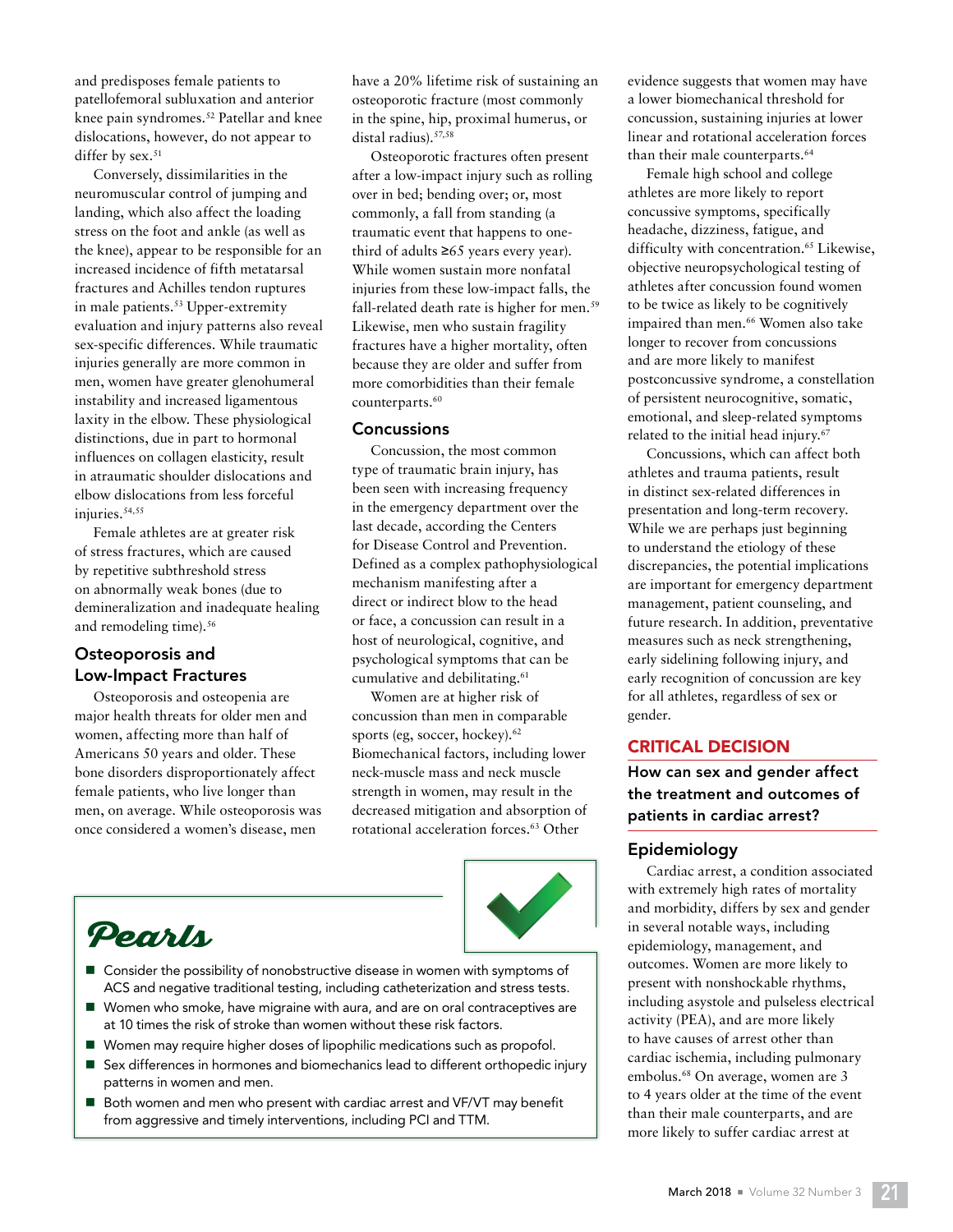home.<sup>68</sup> They also are less likely to have witnesses present at the time of the arrest, a social factor that can delay the administration of CPR and other prehospital interventions.<sup>68</sup>

## **Outcomes**

There is ongoing debate about the effect of sex and gender on the rate of survival to hospital discharge. Some studies indicate that women fare better than men, while others assert the opposite is true.68-70 Survival to hospital discharge can be influenced by factors such as age, comorbidities, and the context of cardiac arrest; adjusting for these variables may reduce any disparities in survivabilty.71 Survival also may be affected by the early withdrawal of care secondary to a presumed poor neurological prognosis, one of the most common causes of death among patients with out-of-hospital cardiac arrest.

A secondary analysis of a large, randomized control trial of out-ofhospital cardiac arrest patients showed that women are more likely to have an early withdrawal of care (within 72 hours of arrest).72 The likelihood of a good neurological outcome appears to be the same across gender lines, but there is little data on longer term outcomes after cardiac arrest.69 While there is some evidence that elderly women (>65 years old) who are alive at hospital discharge are more likely to survive to 1 year than elderly men, they are more likely to be readmitted to the hospital.73

# Treatment Disparities

Timely and aggressive interventions, including bystander CPR, defibrillation for shockable rhythms, targeted temperature management (TTM), and timely percutaneous coronary intervention (PCI) can help improve the poor outcomes typically observed following cardiac arrest. Although these interventions are being used more frequently than ever before, they are employed significantly more often in men than in women.74

A woman is less likely to undergo PCI or coronary angiography, regardless of her initial rhythm and relevant confounders. Furthermore, female patients with VF/VT are less likely to receive TTM than male patients.74 Some speculate that this gender-related polarity in the management of cardiac arrest may be related to code status limitations or the early withdrawal of care in female patients.72 When managing any patient with ROSC, it is imperative for clinicians to consider therapies such as angiography, PCI, and TTM.

Treatment disparities also have been found in the prehospital management of cardiac arrest patients; women receive less aggressive care, including basic life support and bystander defibrillation.<sup>70,71</sup> Specifically, the time to initial rhythm capture and CPR by EMS providers is longer in women, and female patients are less likely to receive successful intravenous access and code medications, including epinephrine.75 Data on sex disparities in bystander CPR are conflicting.<sup>68,69</sup>

# Pregnancy

Pregnancy presents very specific challenges with respect to women in cardiac arrest. The American Heart





- $\blacksquare$  Failing to recognize that exercise stress tests are 10% less sensitive in women.
- Undertreating a female patient with AIS. Women are at risk for receiving less aggressive treatment, including IV tPA, than men.
- Administering medications that prolong the QTc without first evaluating the patient with an ECG and obtaining a list of home medications.
- Failing to recognize that that the early withdrawal of care in cardiac arrest patients is more common in women, and may be a contributor to sex-related differences in mortality.

Association recommendations for treating cardiac arrest in pregnant patients (with a uterine fundus palpable at or above the mother's umbilicus) are focused on performing an emergency perimortem cesarean delivery within 4 minutes of cardiac arrest if ROSC is not achieved.76

# The Future

Historically, women have been underrepresented in randomized control trials of patients with out-of-hospital cardiac arrest. In the ROC PRIMED trial, for example, women comprised only 36% of the research sample.72 In order to gain a better understanding of sex and gender differences in the pathophysiology, treatment, and outcomes of cardiac arrest patients, future studies must include samples balanced between women and men, and should report sex-specific outcomes.

# Summary

As clinical research continues to evolve and embrace the parameters of sex and gender in design and analysis, so will the appreciation of when and how these two defining characteristics matter. Although the topic areas and cases presented here represent a small portion of the existing multidisciplinary research on sex- and gender-specific health, they demonstrate the vast array of acute conditions in which important differences exist between men and women. Emergency clinicians have the opportunity to transform these advances in knowledge into a more precise, informed, and safer delivery approach for treating any patient.

# **REFERENCES**

- Rosamond W, Flegal K, Furie K, Go, A. American heart association statistics committee and stroke statistics subcommittee. *Circulation.* 2008;117(4):e25-e146.
- 2. Towfighi A, Zheng L, Ovbiagele B. Sex-specific trends in midlife coronary heart disease risk and prevalence. *Arch Intern Med.* 2009;169(19):1762-1766.
- 3. Daly C, Clemens F, Lopez Sendon JL, et al*.* Gender differences in the management and clinical outcome of stable angina. *Circulation.* 2006;113(4):490-498.
- 4. Canto JG, Rogers WJ, Goldberg RJ, et al*.* Association of age and sex with myocardial infarction symptom presentation and in-hospital mortality. *JAMA.* 2012;307(8):813-822.
- 5. D'Onofrio G, Safdar B, Lichtman JH, et al*.* Sex differences in reperfusion in young patients with STsegment-elevation myocardial infarction: results from the VIRGO study. *Circulation.* 2015;131(15):1324-1332.
- 6. McSweeney JC, Cody M, O'Sullivan P, et al*.* Women's early warning symptoms of acute myocardial infarction. *Circulation.* 2003;108(21):2619-2623.
- 7. Khan NA, Daskalopoulou SS, Karp I, et al*.* Sex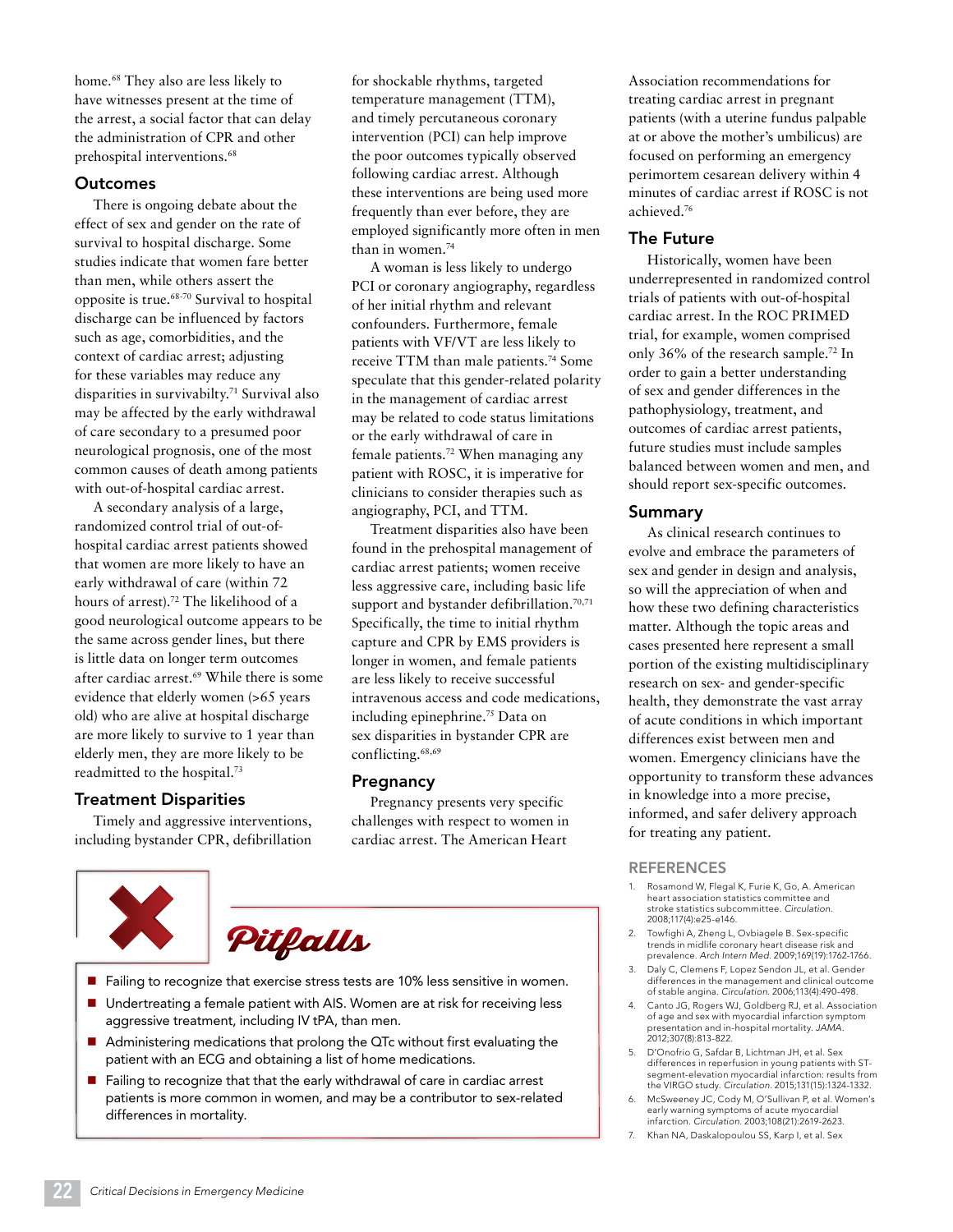# CASE RESOLUTIONS

# ■ CASE ONE

The fatigued woman was admitted for further risk stratification, and the clinician initiated an exercise stress test. Unfortunately, the test provoked her symptoms (primarily exertional dyspnea) and was deemed nondiagnostic. A subsequent coronary arteriogram revealed a significant occlusion (>95%) in her right coronary artery. A drug-eluting stent was successfully placed. Six weeks later, the patient had successfully implemented a tobacco cessation program, remained compliant with her medications, and reported resolution of her fatigue and exertional dyspnea.

## ■ CASE TWO

The neurointerventional team successfully retrieved a clot and restored flow to the confused patient's left MCA territory. Four days later, her NIH stroke scale score had improved

differences in acute coronary syndrome symptom presentation in young patients. *JAMA Intern Med.* 2013;173(20):1863-1871.

- 8. Almdal T, Scharling H, Jensen JS, Vestergaard H. The independent effect of type 2 diabetes mellitus on ischemic heart disease, stroke, and death: a population-based study of 13,000 men and women with 20 years of follow-up. *Arch Intern Med.* 2004;164(13):1422-1426.
- 9. Huxley R, Barzi F, Woodward M. Excess risk of fatal coronary heart disease associated with diabetes in men and women: meta-analysis of 37 prospective cohort studies. *BMJ.* 2006;332(7533):73-78.
- 10. Huxley RR, Woodward M. Cigarette smoking as a risk factor for coronary heart disease in women compared with men: a systematic review and meta-analysis of prospective cohort studies. *Lancet.* 2011;378(9799):1297-1305.
- 11. Daugherty SL, Masoudi FA, Zeng C, et al*.* Sex differences in cardiovascular outcomes in patients with incident hypertension. *J Hypertens.* 2013;31(2):271-277.
- 12. Mehta LS, Beckie TM, DeVon HA, et al*.* Acute myocardial infarction in women : a scientific statement from the American Heart Association. *Circulation.* 2016;133(9):916–947.
- 13. Yusuf S, Hawken S, Ounpuu S, et al. Effect of potentially modifiable risk factors associated with myocardial infarction in 52 countries (the INTERHEART study): case control study. *Lancet.*  2004;364(9438):937-952.
- 14. Einstein AJ, Henzlova MJ, Rajagopalan S. Estimating risk of cancer associated with radiation exposure from 64-slice computed tomography coronary angiography. *JAMA.* 2007;298(3):317-323.
- 15. Spatz ES, Curry LA, Masoudi FA, et al*.* The variation in recovery: Role of gender on outcomes of young AMI patients (VIRGO) classification system: a taxonomy for young women with acute myocardial infarction. *Circulation.* 2015;132(18):1710–1718.
- 16. Reis SE, Holubkov R, Conrad Smith AJ, et al. Coronary microvascular dysfunction is highly prevalent in women with chest pain in the absence of coronary artery disease. *Am Heart J.* 2001;141(5):735- 741.

to 4 and she was discharged to a skilled nursing facility for further rehabilitation and help with the activities of daily living.

# ■ CASE THREE

Aware of the literature on sex-related differences for the administration of rocuronium, the emergency physician elected to treat the critically ill woman with a dose at the low end of the approved range (0.8 mg/kg). Infusions of propofol and norepinephrine also were administered and titrated frequently to ensure adequate sedation. Once stabilized, the patient was transported to the medical intensive care unit.

# ■ CASE FOUR

*Cardiol.* 2016;67(2):127-135.

*Cardiol.* 2010;55(11):1057-1065.

1994;271(11):840-844.

2015;4(8):e002099.

2002;40(5):453-460.

2009;40(6):2031-2036.

*Health (Lond).* 2011;7(3):319-339.

*Neurol.* 2008;7(10):915-926.

Concerned about the elderly man's markedly limited mobility, the clinician initiated magnetic resonance imaging of his right hip, which revealed a

17. Pelletier R, Khan NA, Cox J, et al*.* Sex Versus Gender-Related Characteristics Which Predicts Outcome after Acute Coronary Syndrome in the Young? *J Am Coll* 

18. Lee CS, Chien CV, Bidwell JT, et al*.* Comorbidity profiles and inpatient outcomes during hospitalization for heart failure: an analysis of the U.S. Nationwide inpatient sample. *BMC Cardiovasc Disord.* 2014;14:73. 19. Piro M, Della Bona R., Abbate A, et al. Sex-related differences in myocardial remodeling. *J Am Coll* 

20. Benjamin EJ, Levy D, Vaziri SM, et al*.* Independent risk factors for atrial fibrillation in a populationbased cohort. The Framingham Heart Study. *JAMA.*

22. Madsen TE, Sucharew H, Katz B, et al. Gender and time to arrival among ischemic stroke patients in the greater Cincinnati/Northern Kentucky stroke study. *J Stroke Cerebrovasc Dis.* 2016;25(3):504-510. 23. Mochari-Greenberger H, Xian Y, Hellkamp AS, et al*.* Racial/Ethnic and Sex Differences in Emergency Medical Services Transport Among Hospitalized US Stroke Patients: Analysis of the National Get With The Guidelines-Stroke Registry. *J Am Heart Assoc.*

24. Labiche LA, Chan W, Saldin KR, Morgenstern LB. Sex and acute stroke presentation. *Ann Emerg Med.*

25. Lisabeth LD, Brown DL, Hughes R, et al. Acute stroke symptoms: comparing women and men. *Stroke.*

26. Zinkstok SM, Engelter ST, Gensicke H, et al*.* Safety of thrombolysis in stroke mimics: results from a multicenter cohort study. *Stroke.* 2013;44(4):1080-1084. 27. Manwani B, McCullough LD. Sexual dimorphism in ischemic stroke: lessons from the laboratory. *Womens* 

28. Kolominsky-Rabas PL, Weber M, Gefeller O, et al. Epidemiology of ischemic stroke subtypes according to TOAST criteria: incidence, recurrence, and long-term survival in ischemic stroke subtypes: a

21. Reeves MJ, Bushnell CD, Howard G, et al*.* Sex differences in stroke: epidemiology, clinical presentation, medical care, and outcomes. *Lancet*  minimally displaced intertrochanteric femur fracture. He was admitted for orthopedic management, and discharged to a rehabilitation facility following an uncomplicated surgical repair. He returned home 6 weeks later, but required in-home assistance for the activities of daily living. His primary care provider formally diagnosed him with osteoporosis during a follow-up visit.

# ■ CASE FIVE

The critically ill woman was admitted to the intensive care unit following consultations with the cardiologist and critical care team. After 72 hours without improvement, a discussion was held with the patient's family regarding her poor neurological prognosis, and her code status was changed to comfort measures only. Care was withdrawn, and she ultimately was terminally extubated.

population-based study. *Stroke.* 2001;32(12):2735- 2740.

- 29. Reeves MJ, Fonarow GC, Zhao X, et al. Quality of care in women with ischemic stroke in the GWTG program. *Stroke.* 2009;40(4):1127-1133.
- 30. Niewada M, Kobayashi A, Sandercock PAG, et al. Influence of gender on baseline features and clinical outcomes among 17,370 patients with confirmed ischaemic stroke in the international stroke trial. *Neuroepidemiology.* 2005;24(3):123-128.
- 31. Peters SAE, Huxley RR, Woodward M. Diabetes as a risk factor for stroke in women compared with men: A systematic review and meta-analysis of 64 cohorts, including 775 385 individuals and 12,539 strokes. *Lancet.* 2014;383(9933):1973-1980.
- 32. Kurth T, Winter AC, Eliassen AH, et al*.* Migraine and risk of cardiovascular disease in women. *JAMA.* 2006;296:283-291.
- 33. Bushnell C, McCullough LD, Awad IA, et al. Guidelines for the prevention of stroke in women: a statement for healthcare professionals from the American Heart Association/American Stroke Association. *Stroke.* 2014;45(5):1545-1588.
- 34. Kelly AG, Hellkamp AS, Olson D, et al. Predictors of rapid brain imaging in acute stroke: analysis of the Get With the Guidelines-Stroke program. *Stroke.* 2012;43(5):1279-1284.
- 35. Reeves M, Bhatt A, Jajou P, et al. Sex differences in the use of intravenous rt-PA thrombolysis treatment for acute ischemic stroke: a meta-analysis. *Stroke.* 2009;40(5):1743-1749.
- 36. Towfighi A, Markovic D, Ovbiagele B. Sex differences in revascularization interventions after acute ischemic stroke. *J Stroke Cerebrovasc Dis.* 2013;22(8):e347-e353. doi:10.1016/j. jstrokecerebrovasdis.2013.03.018.
- 37. Leffert LR, Clancy CR, Bateman BT, et al*.* Treatment patterns and short-term outcomes in ischemic stroke in pregnancy or postpartum period. *Am J Obstet Gynecol.* 2016;214(6):723.e1-723.e11.
- 38. Gandhi M, Aweeka F, Greenblatt RM, Blaschke TF. Sex differences in pharmacokinetics and pharmacodynamics. *Annu Rev Pharmacol Toxicol.* 2004;44:499-523.